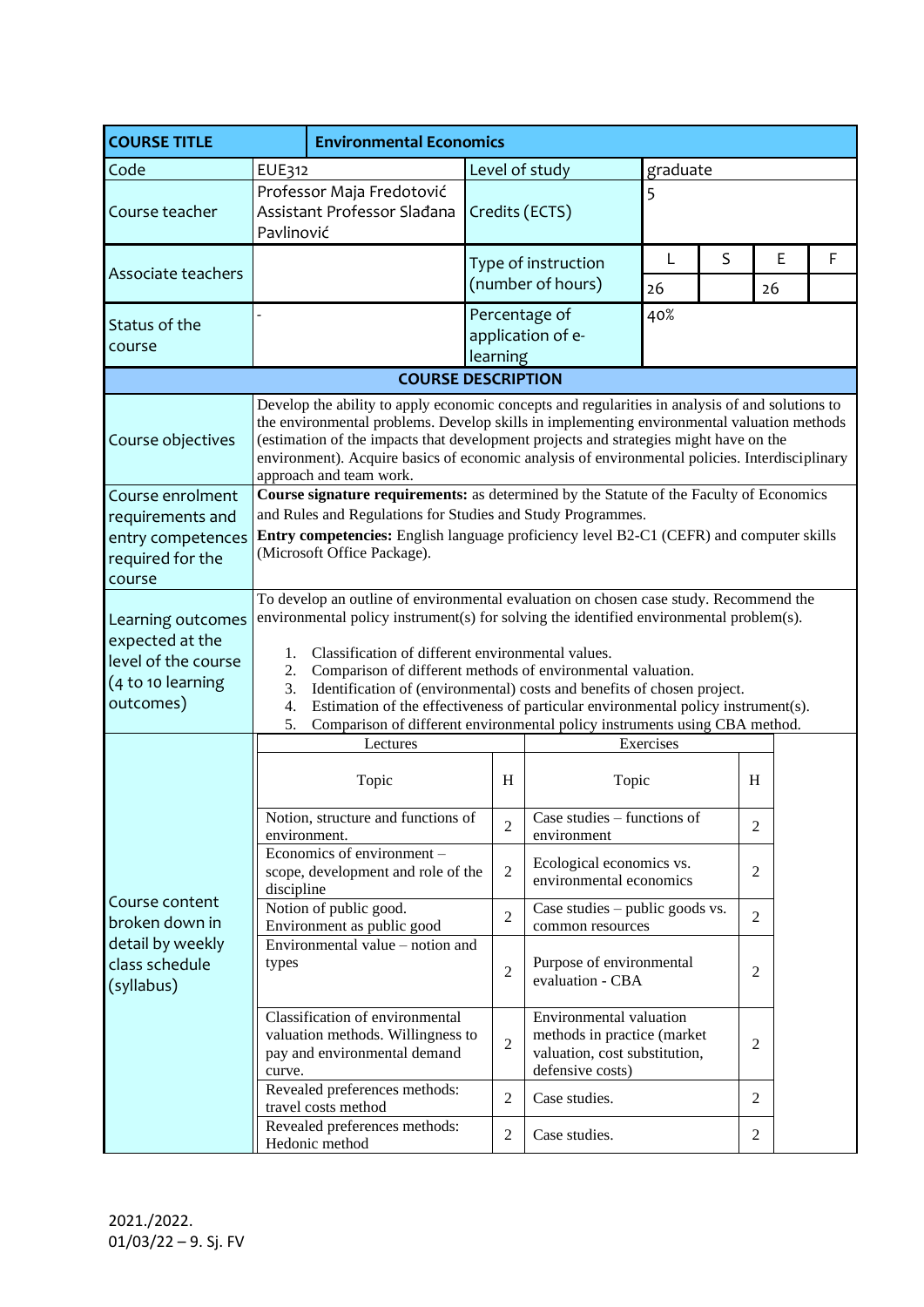|                                                                             | Stated preferences methods:<br>Contingent valuation method;<br>$\overline{2}$<br>Choice modelling                                                                                                                                                                                                                                                                                                                                                                                                                            |                       |               | Stated preferences methods -<br>case studies (adequacy of<br>implementation of particular<br>method in relation to the<br>environmental value type) | $\overline{c}$                                                                   |                                                                                                                      |                    |                                 |        |  |
|-----------------------------------------------------------------------------|------------------------------------------------------------------------------------------------------------------------------------------------------------------------------------------------------------------------------------------------------------------------------------------------------------------------------------------------------------------------------------------------------------------------------------------------------------------------------------------------------------------------------|-----------------------|---------------|-----------------------------------------------------------------------------------------------------------------------------------------------------|----------------------------------------------------------------------------------|----------------------------------------------------------------------------------------------------------------------|--------------------|---------------------------------|--------|--|
|                                                                             | Economics of natural resources -<br>renewable resources, non-<br>renewable resources                                                                                                                                                                                                                                                                                                                                                                                                                                         |                       |               | 2                                                                                                                                                   | Project tasks - task<br>identification and elaboration.<br>Setting up the teams. |                                                                                                                      | $\overline{2}$     |                                 |        |  |
|                                                                             | Sustainable development and<br>environment                                                                                                                                                                                                                                                                                                                                                                                                                                                                                   |                       |               | $\overline{2}$                                                                                                                                      |                                                                                  | Elaboration of projects.<br>$\overline{2}$<br>Presentations and discussion.                                          |                    |                                 |        |  |
|                                                                             | Policy, measures and instruments<br>of environmental protection                                                                                                                                                                                                                                                                                                                                                                                                                                                              |                       |               | $\overline{2}$                                                                                                                                      |                                                                                  | Elaboration of projects.<br>$\overline{2}$<br>Presentations and discussion.                                          |                    |                                 |        |  |
|                                                                             | Economic instruments for<br>environment protection.                                                                                                                                                                                                                                                                                                                                                                                                                                                                          |                       |               | $\overline{2}$                                                                                                                                      |                                                                                  | Elaboration of projects.<br>$\overline{2}$<br>Presentations and discussion.                                          |                    |                                 |        |  |
|                                                                             | Criteria for choosing proper<br>instruments for environment<br>protection and quality of living                                                                                                                                                                                                                                                                                                                                                                                                                              |                       |               | $\overline{2}$                                                                                                                                      |                                                                                  | Presentations of finalised<br>projects.                                                                              |                    | $\overline{2}$                  |        |  |
| Format of<br>instruction                                                    | $\Box$ lectures<br>$\square$ seminars and workshops<br>$\Box$ exercises<br>$\Box$ on line in entirety<br>$\Box$ partial e-learning<br>$\Box$ field work                                                                                                                                                                                                                                                                                                                                                                      |                       |               |                                                                                                                                                     | □                                                                                | $\square$ independent assignments<br>$\Box$ multimedia<br>$\Box$ laboratory<br>$\square$ work with mentor<br>(other) |                    |                                 |        |  |
| Student<br>responsibilities                                                 | Students taking this course are expected to attend classes and to complete the assigned tasks.<br>Regular class attendance is expected of all students taking this course (minimum 50%). Also,<br>students must regularly present their projects. Any violation against this rule may cause the<br>ineligibility to take the final exam.                                                                                                                                                                                     |                       |               |                                                                                                                                                     |                                                                                  |                                                                                                                      |                    |                                 |        |  |
| Screening student<br>work (name the                                         | Class<br>attendance                                                                                                                                                                                                                                                                                                                                                                                                                                                                                                          | 1,75 ECTS<br>Research |               |                                                                                                                                                     |                                                                                  |                                                                                                                      | Practical training |                                 |        |  |
| proportion of ECTS<br>credits for each<br>activity so that the              | Experimental<br>work                                                                                                                                                                                                                                                                                                                                                                                                                                                                                                         |                       | Report        |                                                                                                                                                     |                                                                                  |                                                                                                                      | (Other)            |                                 |        |  |
|                                                                             | Essay                                                                                                                                                                                                                                                                                                                                                                                                                                                                                                                        |                       | Seminar essay |                                                                                                                                                     |                                                                                  |                                                                                                                      | (Other)            |                                 |        |  |
| total number of<br><b>ECTS</b> credits is                                   | <b>Tests</b>                                                                                                                                                                                                                                                                                                                                                                                                                                                                                                                 | $2ECTS*$              | Oral exam     |                                                                                                                                                     |                                                                                  | 2ECTS*                                                                                                               | (Other)            |                                 |        |  |
| equal to the ECTS<br>value of the course)                                   | Written exam                                                                                                                                                                                                                                                                                                                                                                                                                                                                                                                 |                       | Project       |                                                                                                                                                     | 1,25ECTS                                                                         | (Other)                                                                                                              |                    |                                 |        |  |
| Grading and<br>evaluating student<br>work in class and<br>at the final exam | There will be a mid-term and an end-term test organised. Only students who have passed the<br>mid-term test will be allowed to take the end-term test. Alternatively, students can take the final<br>(oral) exam which will be organised during the examination period.<br>*Students who have passed mid- and end-term tests, do not have to take the final oral exam.<br>The results of the two tests (mid- and end-term) or oral exam, as well as that acquired for the<br>project, will be averaged into the final grade. |                       |               |                                                                                                                                                     |                                                                                  |                                                                                                                      |                    |                                 |        |  |
|                                                                             | <b>Title</b>                                                                                                                                                                                                                                                                                                                                                                                                                                                                                                                 |                       |               |                                                                                                                                                     |                                                                                  | <b>Number of</b><br>copies in<br>the library                                                                         |                    | Availability via<br>other media |        |  |
| Required literature<br>(available in the<br>library and via<br>other media) | Tietenberg, T. and Lewis, L. Environmental and Natural<br>Resource Economics, global ed., 10th edition., Pearson,<br>2014.                                                                                                                                                                                                                                                                                                                                                                                                   |                       |               |                                                                                                                                                     |                                                                                  |                                                                                                                      | 2                  |                                 |        |  |
|                                                                             | Claude, H., Rockström, J. and Stern, N.: Standing Up For a<br>Sustainable World, Elgar Online, 2020                                                                                                                                                                                                                                                                                                                                                                                                                          |                       |               |                                                                                                                                                     |                                                                                  |                                                                                                                      |                    |                                 | online |  |
|                                                                             | Improving resource efficiency and<br>the circularity of<br>economies for a greener world, OECD Environment Policy<br>Paper no 20, 2020                                                                                                                                                                                                                                                                                                                                                                                       |                       |               |                                                                                                                                                     |                                                                                  |                                                                                                                      |                    | online                          |        |  |